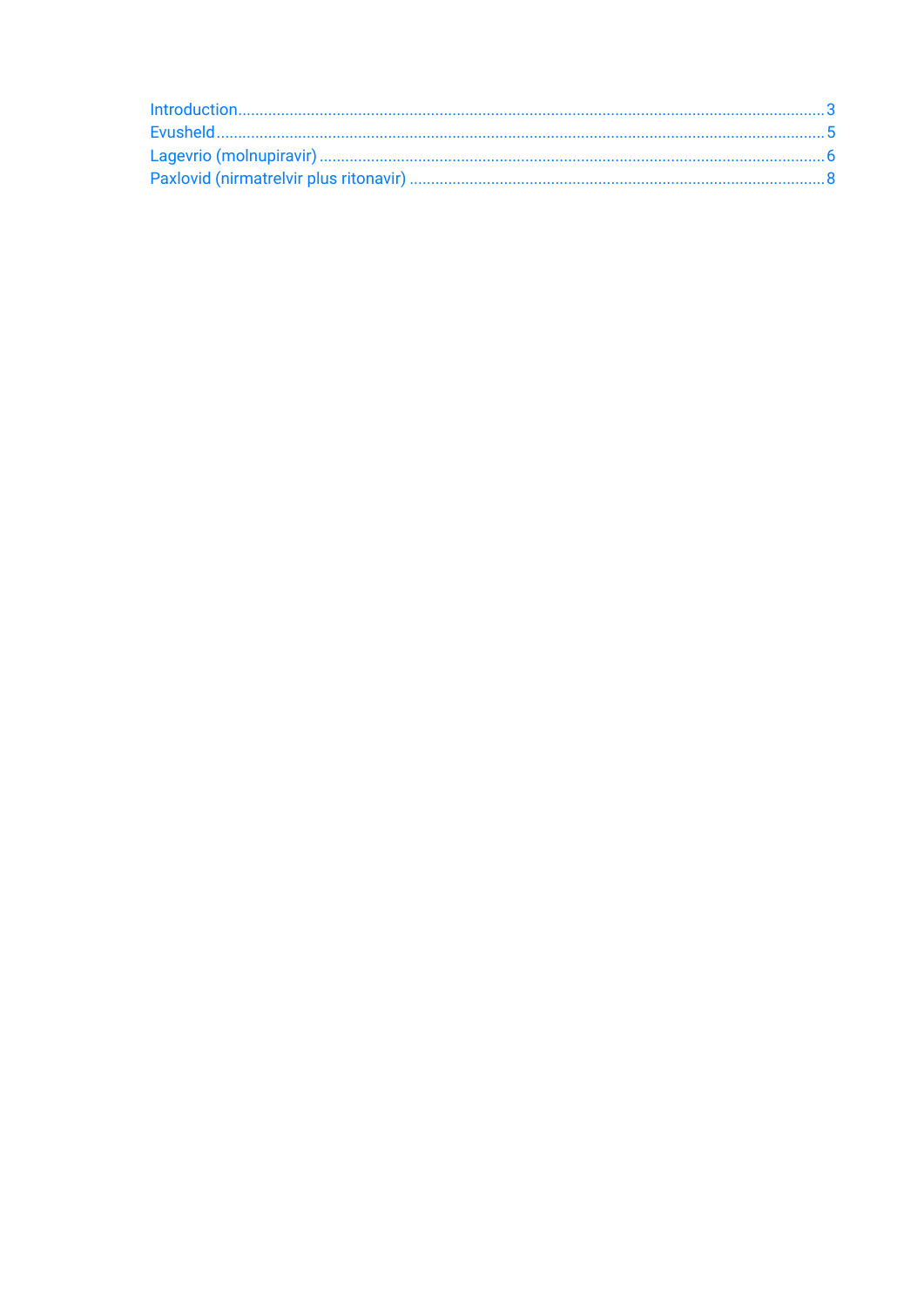# <span id="page-2-0"></span>Introduction

Two antiviral medicines, Lagevrio (molnupiravir) and Paxlovid (nirmatrelvir plus ritonavir) were provisionally approved for use in Australia for the treatment of COVID-19 in January 2022, with supply of the medicines commencing in February 2022.

Initially, supply was limited to state and territory health departments, residential aged care facilities (RACFs), and Aboriginal and Torres Strait Islander communities via Aboriginal Controlled Community Health Organisations

(ACCHOs). The Federal Government allocated Lagevrio for pre-placement in all RACFs across Australia. States and territories and ACCHOs will be allocated both Paxlovid and Lagevrio.

Both Lagevrio and Paxlovid are now listed on the Pharmaceutical Benefits Scheme (PBS) as Authority Required (Streamlined) items, enabling eligible patients to access these medicines from their local pharmacy where available.

Regardless of how they are accessed, both medicines require a prescription from a GP, physician or nurse practitioner who meets the prescribing requirements before they can be issued.

The [National COVID-19 Clinical Evidence Taskforce](https://covid19evidence.net.au/) (https://covid19evidence.net.au/) (the Taskforce) has released treatment recommendations for the use of both medicines for people aged 18 years or older with confirmed COVID-19 who do not require oxygen and who have one or more risk factors for disease progression. These treatment recommendations are supported by the Taskforce's decision tool for drug treatments and risk classification tool (both available on the [Taskforce website](https://covid19evidence.net.au/#clinical-flowcharts) (https://co [vid19evidence.net.au/#clinical-flowcharts\)](https://covid19evidence.net.au/#clinical-flowcharts) ). Please note that the PBS eligibility for both medicines is broader than the Taskforce recommendations.

Both medicines can decrease the risk of hospitalisation if taken within five days of symptom onset.

Not everyone who tests positive for COVID-19 will require these medicines, and they will both be of most benefit to people at risk of severe disease. GPs are well placed to make decisions with their patients on the appropriateness of these medicines to treat COVID-19 based on the person's individual risk for disease progression, medical history, current medicines, age and COVID-19 vaccination status − including time since vaccination.

A COVID-positive person will not be able to attend in person to collect these medicines. Alternate collection or delivery will need to be arranged.

# Confirmation of COVID-positive status

COVID-positive status can be confirmed via a rapid antigen test (RAT) or polymerase chain reaction (PCR) test. When a positive home RAT result is reported and antiviral treatment is being considered, a medically verified confirmatory RAT must be conducted before commencement of treatment.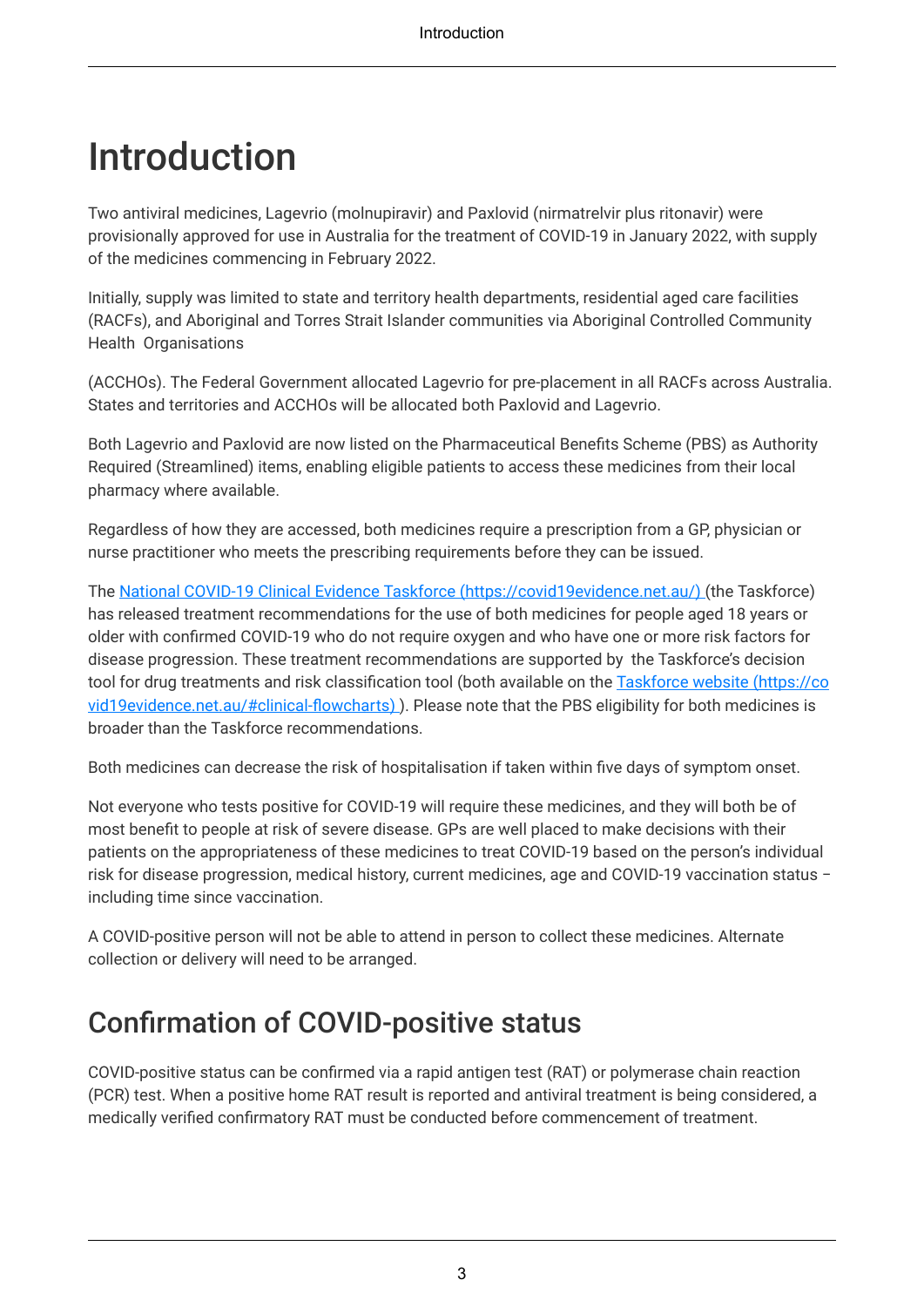### Prescribing

Telehealth consultations will be sufficient in many cases to determine if treatment is appropriate, including via normal after-hours medical deputising services. It is recommended medical deputising GPs and nurse practitioners work in partnership with the usual treating GP or physician to determine if treatment is appropriate.

A prescription needs to be issued for the medicine to be administered. When medicines have been preplaced in RACFs and ACCHOs, the recommendation for recording and dispensing prescriptions is to follow the same process for other orders when medicines that are held in stock are issued (for example, antibiotics). Some RACFs and ACCHOs will do this differently, and how prescriptions are handled, and the medicines allocated, will depend on the local processes in place, and local state or territory requirements.

While clinical information systems (CIS) are being updated to include these medicines, they may not initially appear for prescribing purposes. In the interim you can still prescribe the medicines in your CIS by creating a custom medicine entry. It is important to note that the in-built medicine interaction and medical condition checker will not work, and you will need to be aware of the risks and contraindications as outlined in the product information for each medicine, and as per the University of Liverpool's COVID-19 drug interactions checker [\(https://www.covid19-druginteractions.org/checker\)](https://www.covid19-druginteractions.org/checker) .

The two treatments should not be prescribed for the same person at the same time.

Please refer to the [prescribing requirements in your state or territory](https://www.health.gov.au/health-alerts/covid-19/treatments/oral) (https://www.health.gov.au/health[alerts/covid-19/treatments/oral\)](https://www.health.gov.au/health-alerts/covid-19/treatments/oral) .

# Consent

As with all medicines, patients or carers will need to provide informed consent for these medicines to be prescribed. GPs working with patients in RACFs may find it helpful to pre-emptively discuss these medicines with their patients, even if they do not have COVID-19, to determine eligibility criteria and obtain pre-consent for these medicines to be prescribed in the event they test positive for COVID-19.

A subsequent discussion is advised at the point at which the patient requires the medicine to confirm the pre-consent is still applicable.

# Adverse event reporting

If a patient experiences an adverse event that you think may be related to the prescribed medicine, you can report this directly to the [Therapeutic Goods Administration](https://aems.tga.gov.au/) (https://aems.tga.gov.au/) or via your normal state or territory reporting channels.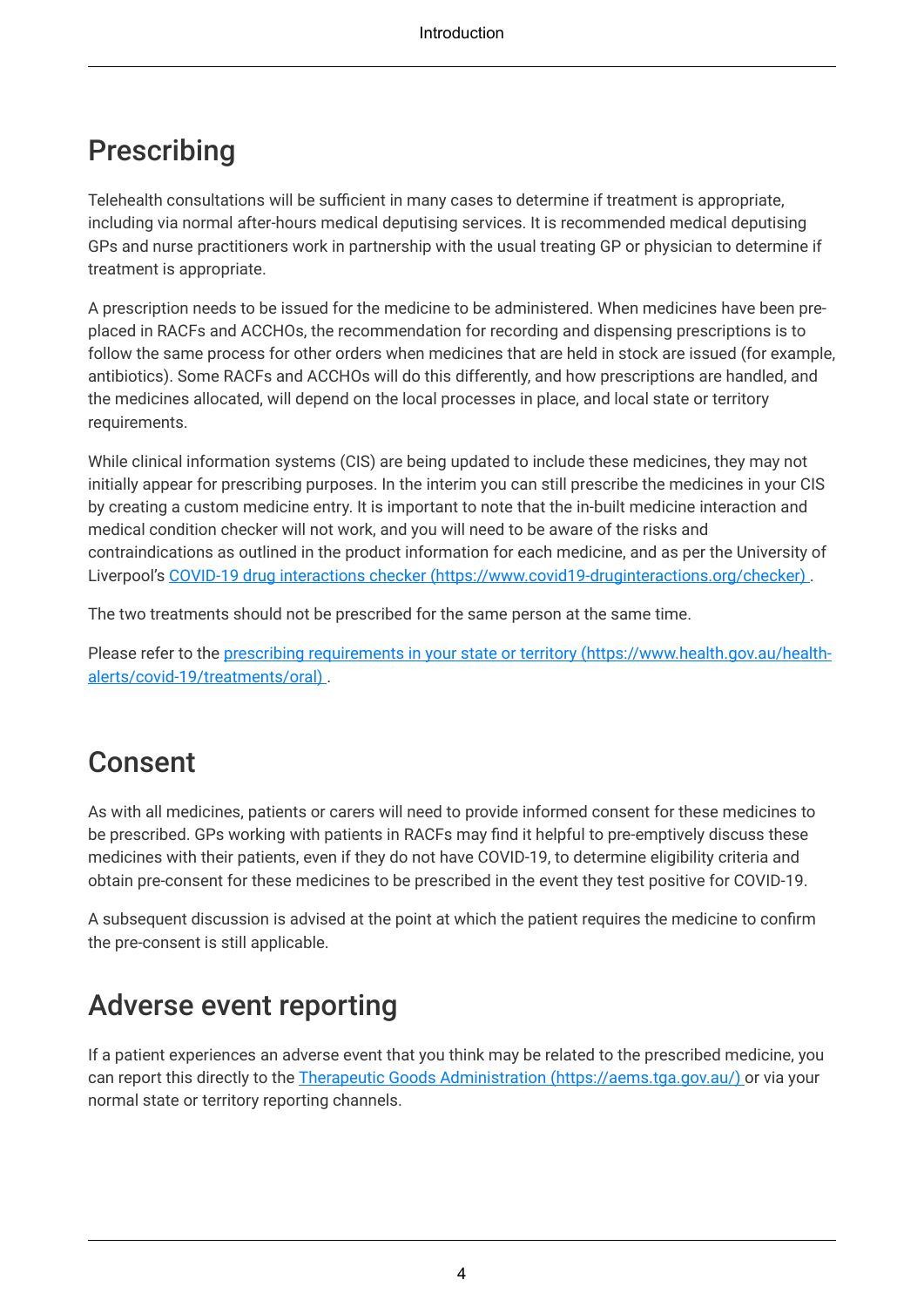# <span id="page-4-0"></span>Evusheld

Evusheld (tixagevimab and cilgavimab) has been provisionally approved by the TGA for the prevention of COVID-19 in people who are at risk of infection but have not been exposed to the virus (pre-exposure prevention of COVID-19).

Provisional approval has been granted for pre-exposure prophylaxis of COVID-19 in people aged 12 years and older weighing at least 40 kg:

- who have moderate-to-severe immune compromise due to a medical condition or receipt of immunosuppressive medications or treatments that make it likely that they will not mount an adequate immune response to COVID-19 vaccination; or
- for whom vaccination is not recommended due to a history of severe adverse reaction to a COVID‐19 vaccine or COVID‐19 vaccine component.

Pre-exposure prevention with Evusheld is not a substitute for vaccination in people for whom COVID-19 vaccination is recommended.

Evusheld is distributed via the National Medical Stockpile to state and territory governments. Information on access to this medicine can be found via each [state/territory health department website](https://www.health.gov.au/health-alerts/covid-19/treatments/access) [\(https://www.health.gov.au/health-alerts/covid-19/treatments/access\)](https://www.health.gov.au/health-alerts/covid-19/treatments/access) .

See the TGA website [\(https://www.tga.gov.au/tga-provisionally-approves-astrazenecas-combination-the](https://www.tga.gov.au/tga-provisionally-approves-astrazenecas-combination-therapy-tixagevimab-and-cilgavimab-evusheld-pre-exposure-prevention-prophylaxis-covid-19) [rapy-tixagevimab-and-cilgavimab-evusheld-pre-exposure-prevention-prophylaxis-covid-19\)](https://www.tga.gov.au/tga-provisionally-approves-astrazenecas-combination-therapy-tixagevimab-and-cilgavimab-evusheld-pre-exposure-prevention-prophylaxis-covid-19) for further information on Evusheld.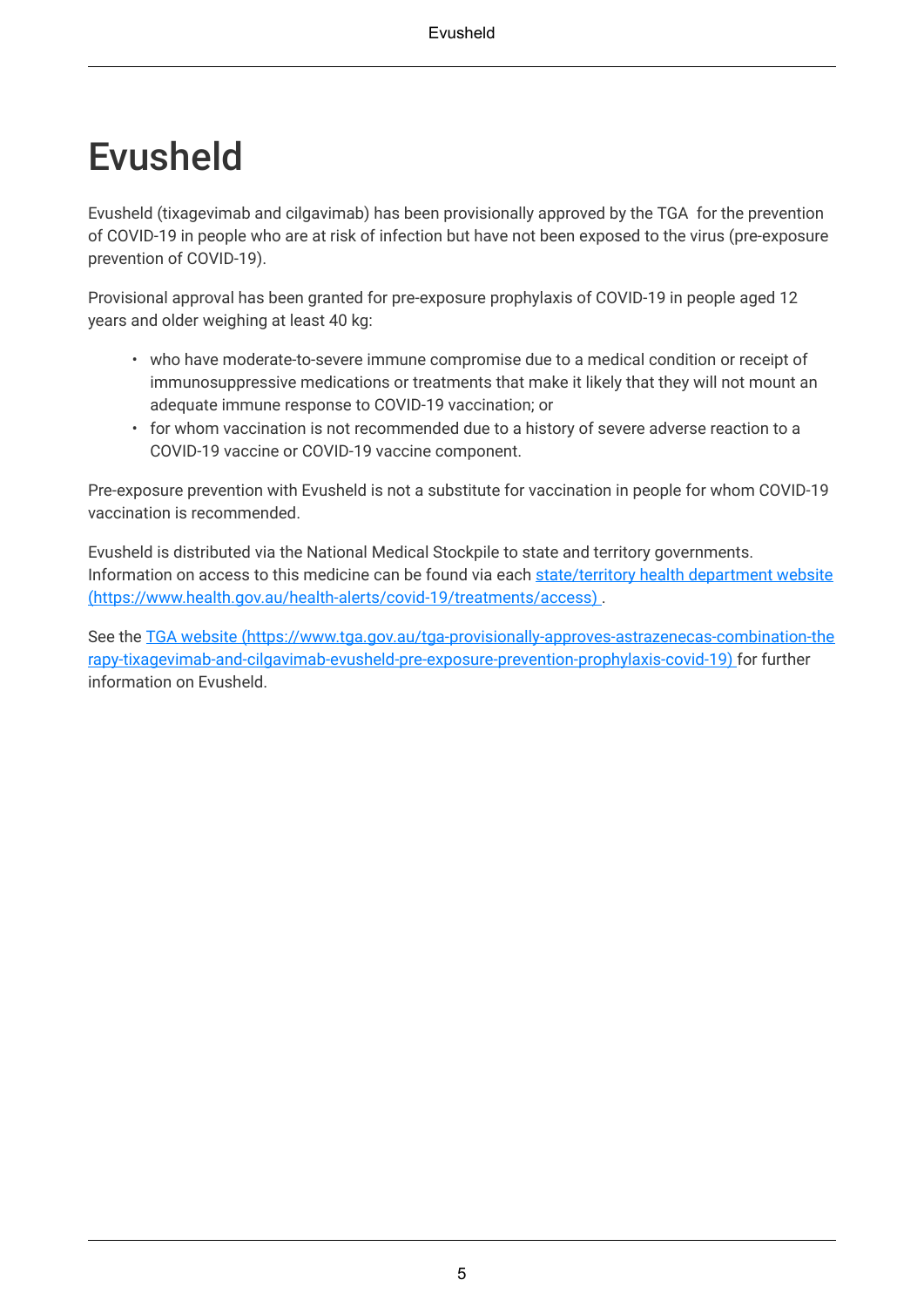# <span id="page-5-0"></span>Lagevrio (molnupiravir)

Lagevrio product information [\(https://www.tga.gov.au/sites/default/files/lagevrio-pi.pdf\)](https://www.tga.gov.au/sites/default/files/lagevrio-pi.pdf) , [PBS listing](https://www.pbs.gov.au/info/news/2022/03/lagevrio-molnupiravir-pbs-listing) (h [ttps://www.pbs.gov.au/info/news/2022/03/lagevrio-molnupiravir-pbs-listing\)](https://www.pbs.gov.au/info/news/2022/03/lagevrio-molnupiravir-pbs-listing) and [consumer medical](https://www.tga.gov.au/sites/default/files/lagevrio-cmi.pdf) information [\(https://www.tga.gov.au/sites/default/files/lagevrio-cmi.pdf\)](https://www.tga.gov.au/sites/default/files/lagevrio-cmi.pdf)

# When to prescribe

Adults who have mild to moderate COVID-19 confirmed by a PCR or medically verified RAT and who can start treatment within five days of symptom onset, can be prescribed PBS-subsidised Lagevrio if:

- they are 65 years of age or older, with two other risk factors for severe disease (as increasing age is a risk factor, patients who are 75 years of age of older only need to have one other risk factor); or
- they identify as Aboriginal or Torres Strait Islander origin, and are 50 years of age or older with two other risk factors for severe disease, or
- they are moderately to severely immunocompromised.

When prescribing Lagevrio via the PBS, ensure the patient meets the eligibility criteria outlined on the PBS listing [\(https://www.pbs.gov.au/info/news/2022/03/lagevrio-molnupiravir-pbs-listing\)](https://www.pbs.gov.au/info/news/2022/03/lagevrio-molnupiravir-pbs-listing) . You can review the National COVID-19 Clinical Evidence Taskforce recommendations for the use of Lagevrio here [\(https://onegp-my.sharepoint.com/personal/pip\\_walter\\_racgp\\_org\\_au/Documents/Desktop/BIN/](https://onegp-my.sharepoint.com/personal/pip_walter_racgp_org_au/Documents/Desktop/BIN/v) [v\)](https://onegp-my.sharepoint.com/personal/pip_walter_racgp_org_au/Documents/Desktop/BIN/v) which includes that Lagevrio should be considered "…where other treatments (such as sotrovimab or nirmatrelvir plus ritonavir [Paxlovid]) are not suitable or available."

#### Dosage

The standard dose of Lagevrio is 800 mg (administered as four 200 mg capsules), taken every 12 hours for five days, with or without food.

Lagevrio should be taken regularly at the same time each day. If a dose is missed and it has been less than 10 hours since the last dose the patient can take it as soon as it is remembered. If it has been more than 10 hours since the missed dose this should be skipped, and the next dose taken at the scheduled time. A double dose should not be taken to make up for a missed dose. Patients should not stop taking Lagevrio without speaking to their GP or physician.

The capsules should not be opened, broken or crushed, and must be swallowed whole.

# Contraindications

A person should not take Lagevrio if they are allergic to molnupiravir or any of the other ingredients listed in the product information, listed below.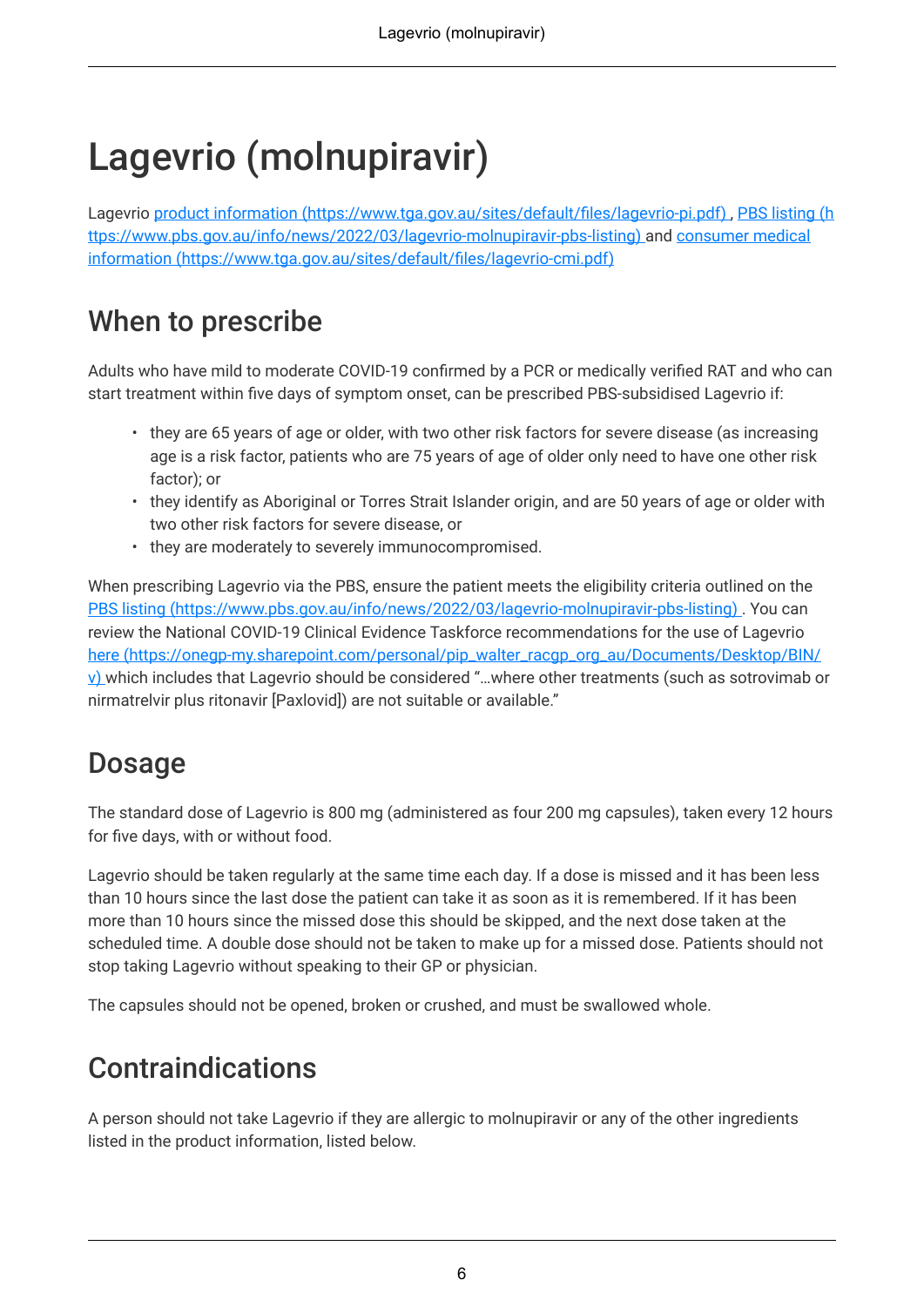| Croscarmellose sodium | Potassium hydroxide     |
|-----------------------|-------------------------|
| Ethanol absolute      | Propylene glycol        |
| Hyprolose             | <b>Purified water</b>   |
| Hypromellose          | <b>Shellac</b>          |
| Iron oxide red        | Strong ammonia solution |
| Isopropyl alcohol     | Tert-butyl alcohol      |
| Magnesium stearate    | Titanium dioxide        |
|                       |                         |

Microcrystalline cellulose

To date, there have been no medicine interactions identified with Lagevrio based on the limited data currently available.

### Pregnancy, conception and breastfeeding

Lagevrio is not recommended during pregnancy.

People of childbearing potential should use effective contraception for the duration of treatment and for four days after the last dose of Lagevrio. Men who are sexually active with a person of childbearing potential should use an effective contraception during treatment and for three months after treatment with Lagevrio.

Breastfeeding is not recommended during treatment and for four days after the last dose of Lagevrio.

#### Side effects

The most common side effects of Lagevrio are diarrhoea, nausea and dizziness. These side effects can lead to significant morbidity in frail and elderly patients, including dehydration, delirium and increased falls risk. It is important older people who are administered Lagevrio are closely monitored. Patients should be advised to speak with their GP or prescribing physician if they are concerned about any side effects while taking the medication.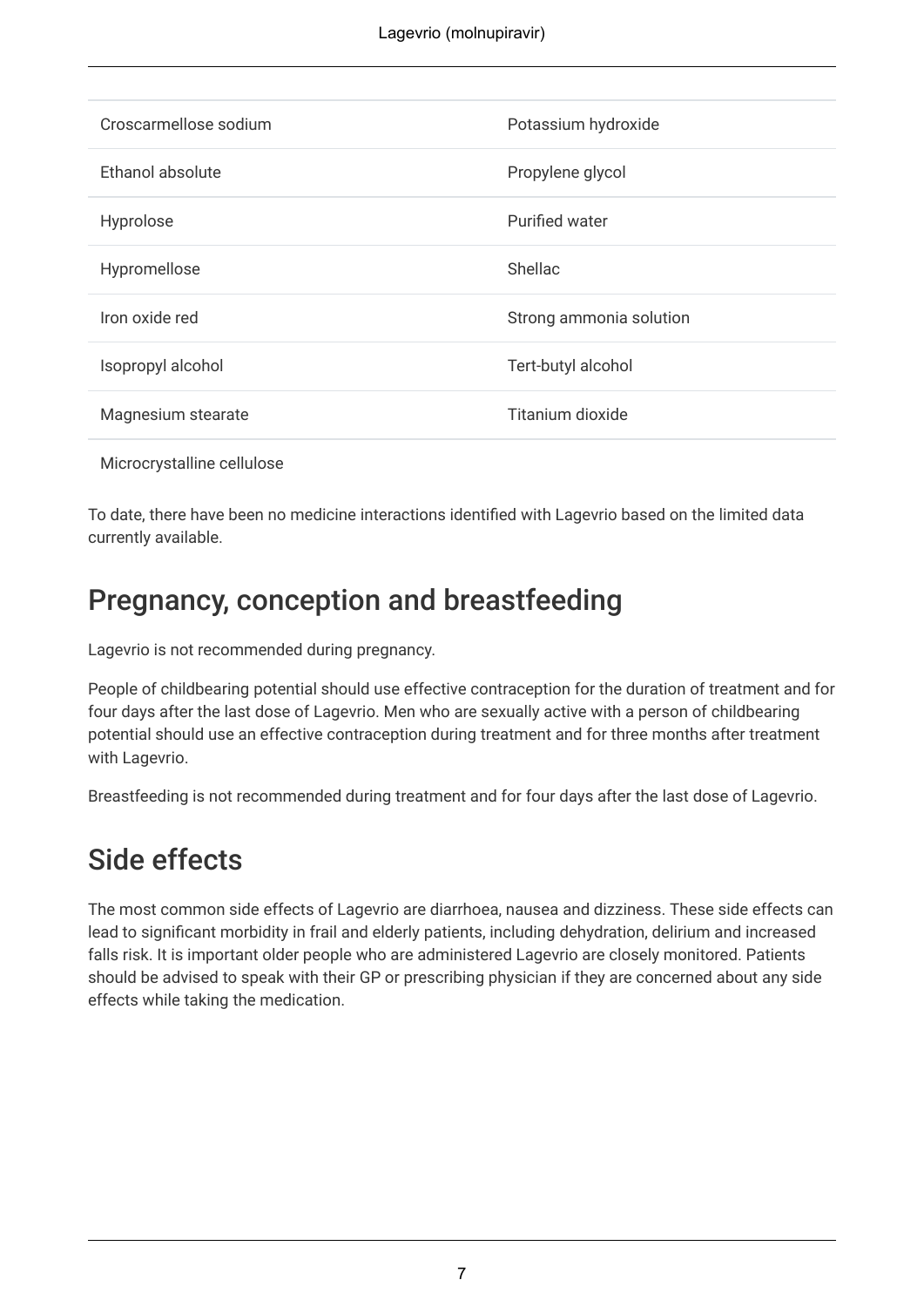# <span id="page-7-0"></span>Paxlovid (nirmatrelvir plus ritonavir)

Paxlovid product information [\(https://www.tga.gov.au/sites/default/files/paxlovid-pi.pdf\)](https://www.tga.gov.au/sites/default/files/paxlovid-pi.pdf) , [PBS listing](https://www.pbs.gov.au/info/news/2022/04/paxlovid-nirmatrelvir-and-ritonavir-pbs-listing#:~:text=Commencing%201%20May%202022%20Paxlovid,need%20for%20admission%20to%20hospital.) [\(https://www.pbs.gov.au/info/news/2022/04/paxlovid-nirmatrelvir-and-ritonavir-pbs-listing#:~:text=Co](https://www.pbs.gov.au/info/news/2022/04/paxlovid-nirmatrelvir-and-ritonavir-pbs-listing#:~:text=Commencing%201%20May%202022%20Paxlovid,need%20for%20admission%20to%20hospital.) [mmencing%201%20May%202022%20Paxlovid,need%20for%20admission%20to%20hospital.\)](https://www.pbs.gov.au/info/news/2022/04/paxlovid-nirmatrelvir-and-ritonavir-pbs-listing#:~:text=Commencing%201%20May%202022%20Paxlovid,need%20for%20admission%20to%20hospital.) and consumer medical information [\(https://www.tga.gov.au/sites/default/files/paxlovid-cmi.pdf\)](https://www.tga.gov.au/sites/default/files/paxlovid-cmi.pdf)

### When to prescribe

Adults who have mild to moderate COVID-19 confirmed by a PCR or medically verified RAT and who can start treatment within five days of symptom onset, can be prescribed PBS-subsidised Paxlovid if:

- they are 65 years of age or older, with two other risk factors for severe disease (as increasing age is a risk factor, patients who are 75 years of age of older only need to have one other risk factor); or
- they identify as Aboriginal or Torres Strait Islander origin, and are 50 years of age or older with two other risk factors for severe disease, or
- they are moderately to severely immunocompromised.

When prescribing Paxlovid via the PBS, ensure the patient meets the eligibility criteria outlined on the PBS listing [\(https://www.pbs.gov.au/info/news/2022/04/paxlovid-nirmatrelvir-and-ritonavir-pbs-listin](https://www.pbs.gov.au/info/news/2022/04/paxlovid-nirmatrelvir-and-ritonavir-pbs-listing#:~:text=Commencing%201%20May%202022%20Paxlovid,need%20for%20admission%20to%20hospital.) [g#:~:text=Commencing%201%20May%202022%20Paxlovid,need%20for%20admission%20to%20hospit](https://www.pbs.gov.au/info/news/2022/04/paxlovid-nirmatrelvir-and-ritonavir-pbs-listing#:~:text=Commencing%201%20May%202022%20Paxlovid,need%20for%20admission%20to%20hospital.) [al.\)](https://www.pbs.gov.au/info/news/2022/04/paxlovid-nirmatrelvir-and-ritonavir-pbs-listing#:~:text=Commencing%201%20May%202022%20Paxlovid,need%20for%20admission%20to%20hospital.) . You can review the National COVID-19 Clinical Evidence Taskforce recommendations for the use of Paxlovid here [\(https://app.magicapp.org/#/guideline/L4Q5An/section/LA6kkM\)](https://app.magicapp.org/#/guideline/L4Q5An/section/LA6kkM) .

# Dosage

The standard dose of Paxlovid is 300 mg of nirmatrelvir (two 150 mg tablets) together with 100 mg of ritonavir (one tablet). All tablets must be taken together, with or without food. The tablets should be swallowed whole and not chewed, broken or crushed.

The tablets are dispensed in pre-dosed blistered cards.

Paxlovid is taken every 12 hours for five days. If patients miss a dose, they should not take a double dose to make up for the missed dose and should take their next dose as scheduled. Patients should not stop taking Paxlovid or change their dosage without speaking to their GP or physician.

#### Dosage adjustment for patients with renal impairment

Patients with moderate renal impairment (eGFR ≥30 to <60 mL/min) can be prescribed a lower dose of 150 mg nirmatrelvir (one tablet) with one 100 mg tablet of ritonavir. Paxlovid is contraindicated in patients with severe renal impairment (eGFR <30 mL/min). Refer to the [product information](https://www.tga.gov.au/sites/default/files/paxlovid-pi.pdf) (https://ww [w.tga.gov.au/sites/default/files/paxlovid-pi.pdf\)](https://www.tga.gov.au/sites/default/files/paxlovid-pi.pdf) for further details on dose adjustment.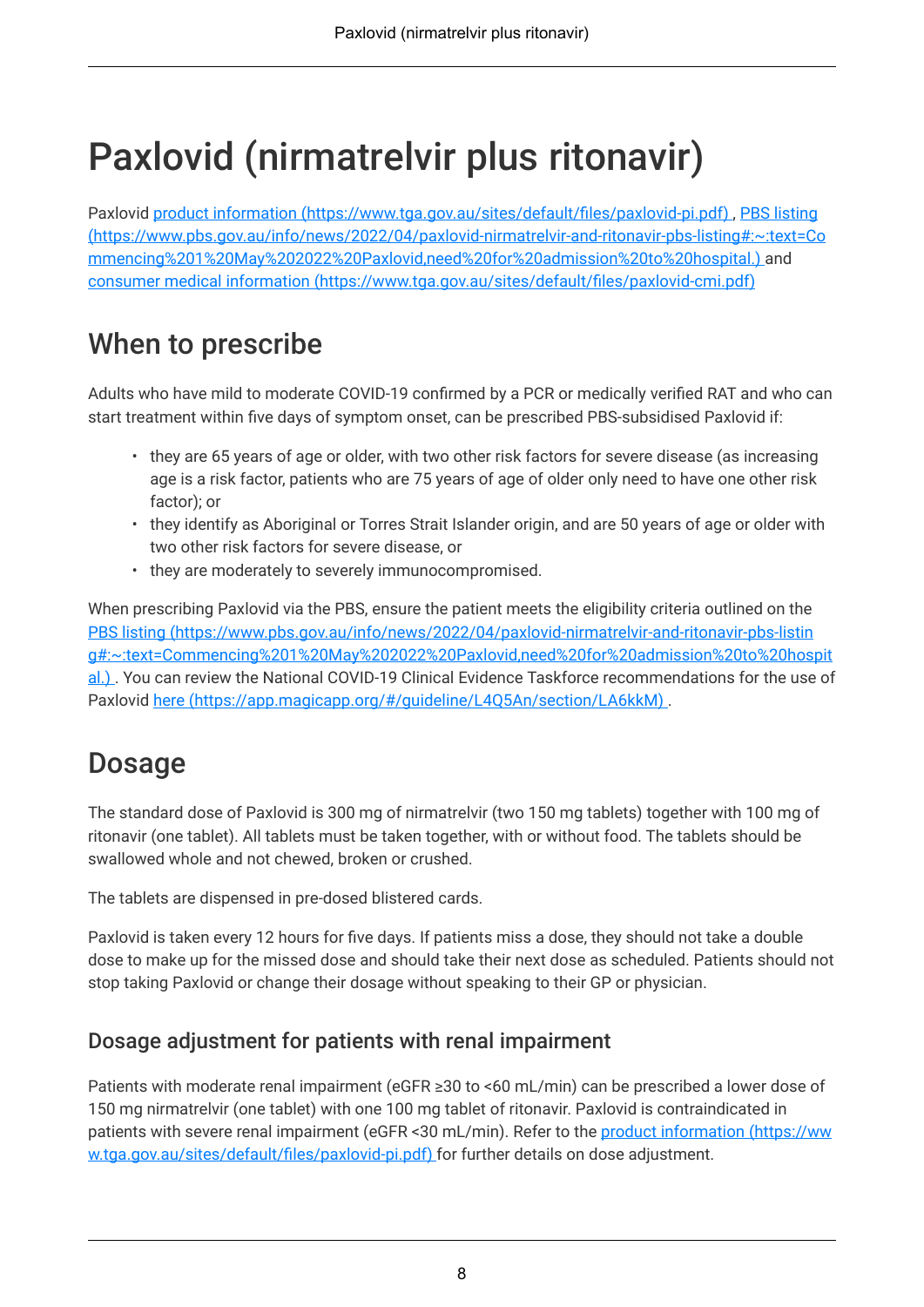Patients receiving an adjusted dose must be made aware that as the tablets are dispensed in pre-dosed blistered cards, only one tablet of nirmatrelvir with the tablet of ritonavir should be taken every 12 hours.

#### **Contraindications**

Paxlovid is contraindicated for patients with severe renal (eGFR <30 mL/min) or severe hepatic impairment (Child- Pugh Class C), and those who are allergic to nirmatrelvir or ritonavir or any of the ingredients listed in the product information [\(https://www.tga.gov.au/sites/default/files/paxlovid-cmi.p](https://www.tga.gov.au/sites/default/files/paxlovid-cmi.pdf) [df\)](https://www.tga.gov.au/sites/default/files/paxlovid-cmi.pdf), including:

- microcrystalline cellulose
- lactose monohydrate
- croscarmellose sodium
- colloidal silicon dioxide
- sodium stearyl fumarate.

The following medicines are contraindications to Paxlovid. **People taking these medicines should not be prescribed Paxlovid.**

| Alfuzosin     | Phenobarbital                         |
|---------------|---------------------------------------|
| Amiodarone    | Phenytoin                             |
| Apalutamide   | Piroxicam                             |
| Avanafil      | Ranolazine                            |
| Carbamazepine | Rifampicin                            |
| Clozapine     | Sildenafil                            |
| Colchicine    | Simvastatin                           |
| Diazepam      | St John's Wort (hypericum perforatum) |
| Ergometrine   | <b>Tadalafil</b>                      |
| Flecainide    | Vardenafil                            |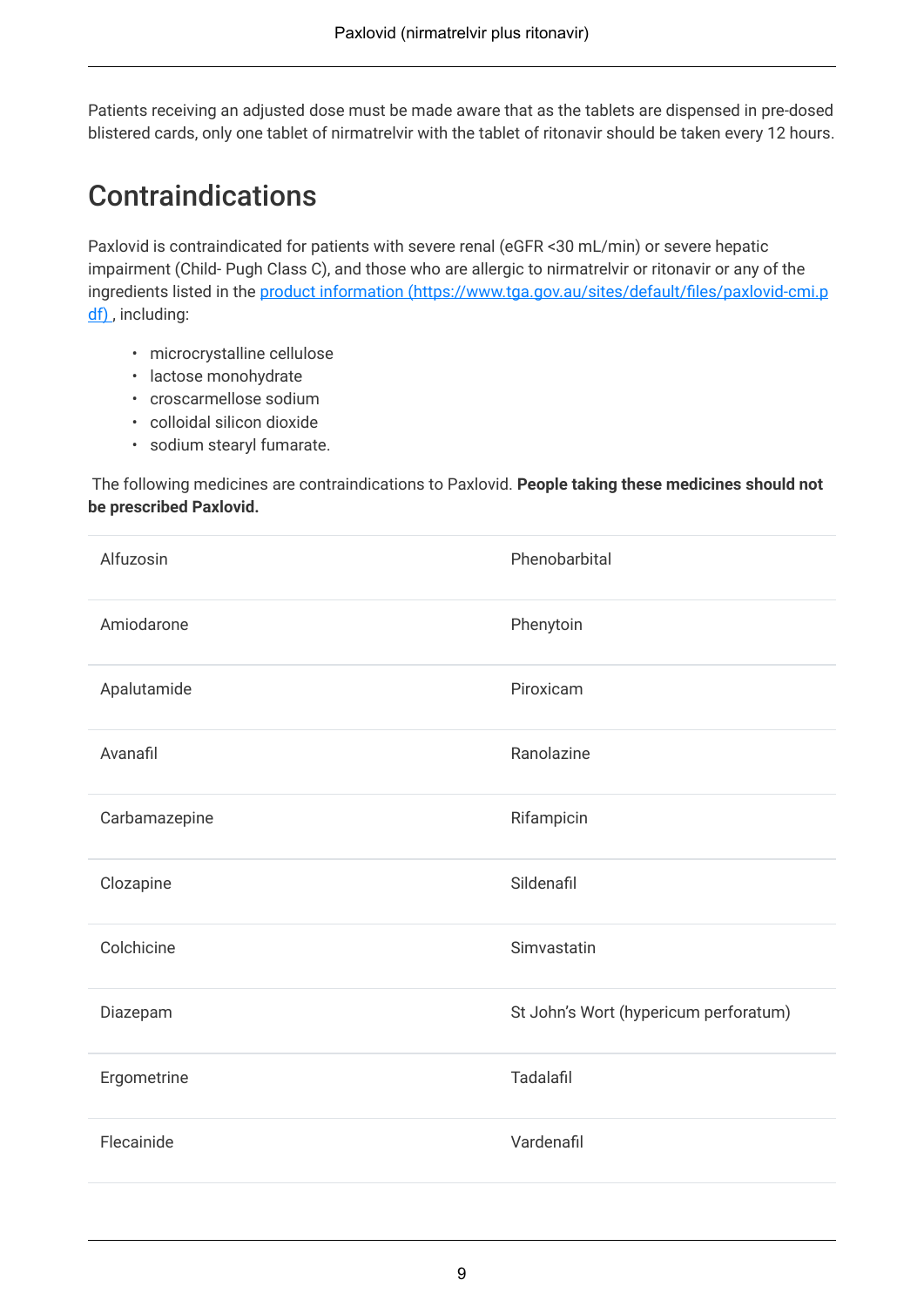| Lurasidone | Venetoclax |
|------------|------------|
| Neratinib  |            |
| Pethidine  |            |

# Medicines with established and potentially significant interactions with Paxlovid

The following medicines have established and potentially significant interactions with Paxlovid and may cause serious or life-threatening side effects or affect how the medicine works. Refer to the clinical comments in the Paxlovid product information [\(https://www.tga.gov.au/sites/default/files/paxlovid-pi.p](https://www.tga.gov.au/sites/default/files/paxlovid-pi.pdf) [df\)](https://www.tga.gov.au/sites/default/files/paxlovid-pi.pdf) for each of the medicines listed below.

| Abemaciclib       | Ethinylestradiol        | Prednisone       |
|-------------------|-------------------------|------------------|
| Afatinib          | Everolimus              | Quetiapine       |
| Alprazolam        | Felodipine              | Raltegravir      |
| Amitriptyline     | Fentanyl                | Rifabutin        |
| Amlodipine        | Fluoxetine              | Riociguat        |
| Atazanavir        | Fosamprenavir           | Risperidone      |
| Atorvastatin      | Glecaprevir             | Rivaroxaban      |
| Atovaquone        | Haloperidol             | Rosuvastatin     |
| Betamethasone     | Ibrutinib               | Salmeterol       |
| Bictegravir       | Imipramine              | Saquinavir       |
| <b>Bosentan</b>   | Isavuconazonium sulfate | Sertraline       |
| <b>Budesonide</b> | Itraconazole            | <b>Sirolimus</b> |